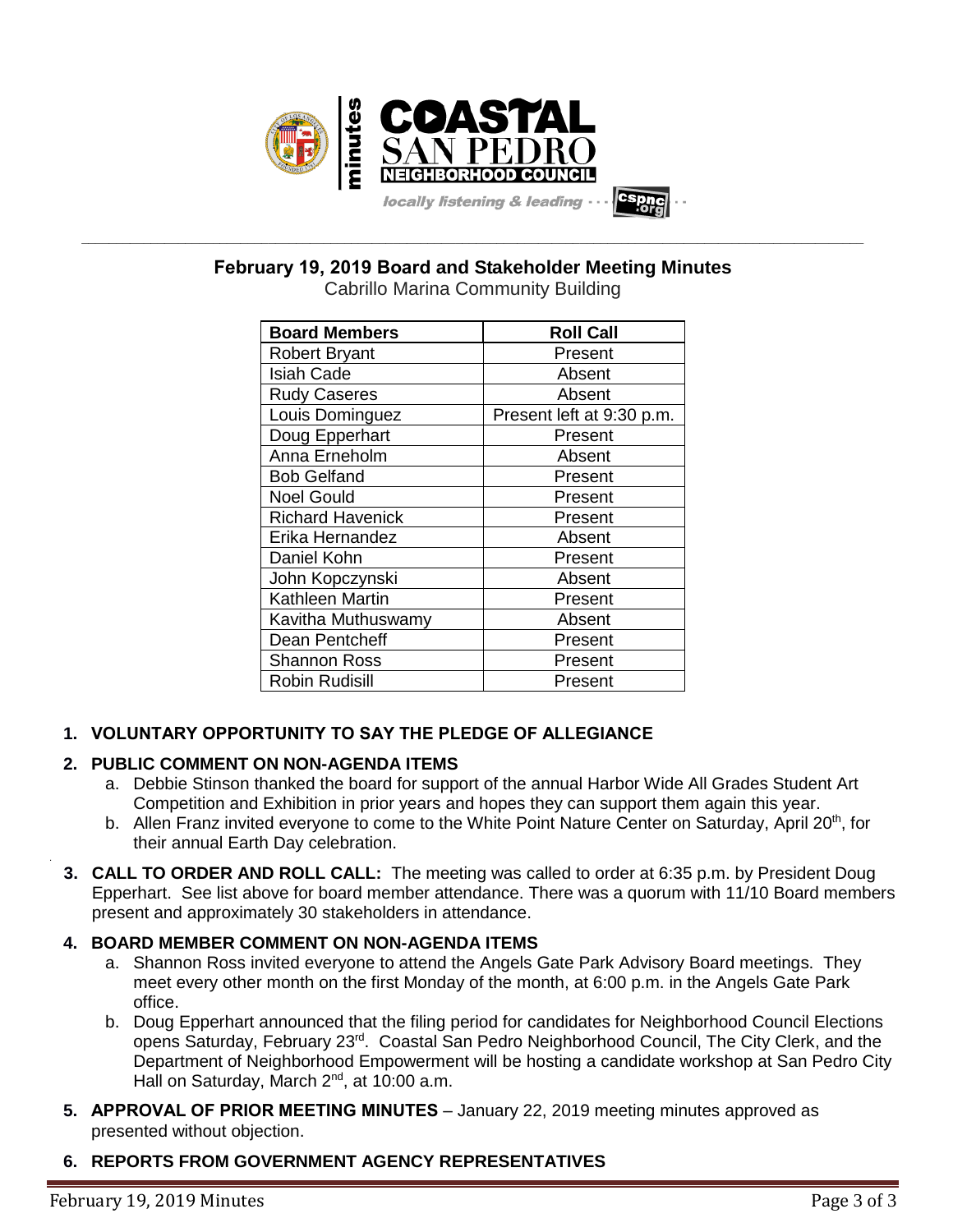- a. **Port of Los Angeles Police** Officer Morales
	- i. Gave a brief overview of crime statistics for the port area.
	- ii. Officer Morales answered questions from the board and stakeholders.
- b. **Assemblyman Patrick O'Donnel** Sarah Paterson
	- i. Ms. Patterson commented that their office can assist with state governmental issues.
	- ii. As chair of the Education Committee the assemblyman is working to expanding mental health services in schools.
	- iii. He is also working to provide funding to study sharks off the coast of San Pedro and Long Beach.
	- iv. Ms. Paterson answered questions from the board and stakeholders.
- c. **Board of Neighborhood Commissioner (BONC)** Ray Regalado, Harbor Area BONC
	- commissioner
		- i. Commissioner Regalado commented that he realizes that there can be issues with neighborhood councils getting timely information from the city.
		- ii. Regarding item #16 on the agenda, about the creation of an ad hoc committee, this committee already existed, they are considering re-activating it.
		- iii. Commissioner Regalado answered questions from the board and stakeholders.

# **7. U.S. CENSUS BUREAU, L.A. REGIONAL CENSUS CENTER: THE ROAD TO 2020 U.S. CENSUS** –

Ms. Mariecris Treece, Partnership Specialist

- a. For the first time ever, you will be able to respond on line, and it will be safe, secure, and confidential.
- b. They would appreciate the neighborhood council's help to spread the word, and accordingly, post on your website and social media.
- c. There will be local job opportunities for enumerators.
- d. Ms. Treece answered questions from the board and stakeholders.

# **8. BUDGET REALLOCATIONS** – *Budget and Finance Committee*

*Resolved,* the Coastal San Pedro Neighborhood Council shall reallocate the following budget amounts:

Reallocate \$250 from Neighborhood Purpose Grants (NPGs) Round #1 to NPGs Round #2.

Reallocate \$2,000 from Outreach to NPGs Round #2.

Reallocate \$3,000 from Election to NPGs Round #2.

Reallocate \$1,500 from Temporary Staff Bookkeeping to Temporary Staff Transcription.

Reallocate \$500 from Temporary Staff Bookkeeping to Miscellaneous Office.

Motion from committee passed with 11 yes (Bryant, Dominguez, Epprhart, Gelfand, Gould, Havenick, Kohn, Martin, Pentcheff, Ross, and Rudisill), 0 no, and 0 abstention.

# **9. AWARD OF NEIGHBORHOOD PURPOSE GRANTS** – *Budget and Finance Committee*

*Resolved,* the Coastal San Pedro Neighborhood Council awards the following Neighborhood Purpose Grants, totaling \$8,000:

| Friends of the Cabrillo Marine Aquarium                                      | $\qquad \qquad -$        | \$1,600 (requested \$2,000) |
|------------------------------------------------------------------------------|--------------------------|-----------------------------|
| <b>International Bird Rescue Center</b>                                      | —                        | $$1,000$ (requested \$ 500) |
| Marine Mammal Care Center                                                    | $\overline{\phantom{0}}$ | \$1,800 (requested \$5,000) |
| Palos Verdes Peninsula Land Conservancy                                      | $\qquad \qquad -$        | \$1,800 (requested \$2,500) |
| San Pedro Waterfront Arts District                                           | $\overline{\phantom{0}}$ | \$1,800 (requested \$2,750) |
| Untaxers, Ltd. (City Clerk ruled this                                        |                          | $$0$ ** (requested \$2,500) |
| ** annlication was for services not within the quidelines of Neighborhood Pu |                          |                             |

 *\*\* application was for services not within the guidelines of Neighborhood Purpose Grants)*

**Motion** by **Kathleen Martin** to award \$1,600 to each of the five applicants being considered, second by **Noel Gould**, failed with 1 yes (Martin), 10 noes (Bryant, Dominguez, Epprhart, Gelfand, Gould, Havenick, Kohn, Pentcheff, Ross, and Rudisill), and 0 abstention. **Motion** from committee passed with 11 yes (Bryant, Dominguez, Epprhart, Gelfand, Gould, Havenick, Kohn, Martin, Pentcheff, Ross, and Rudisill), 0 no, and 0 abstention.

# **10. RECOMMENDATIONS REGARDING "PASEO DEL MAR PERMANENT RESTORATION PROJECT" –**

*Coastline and Parks Committee* 

*Resolved,* the Coastal San Pedro Neighborhood Council recommends: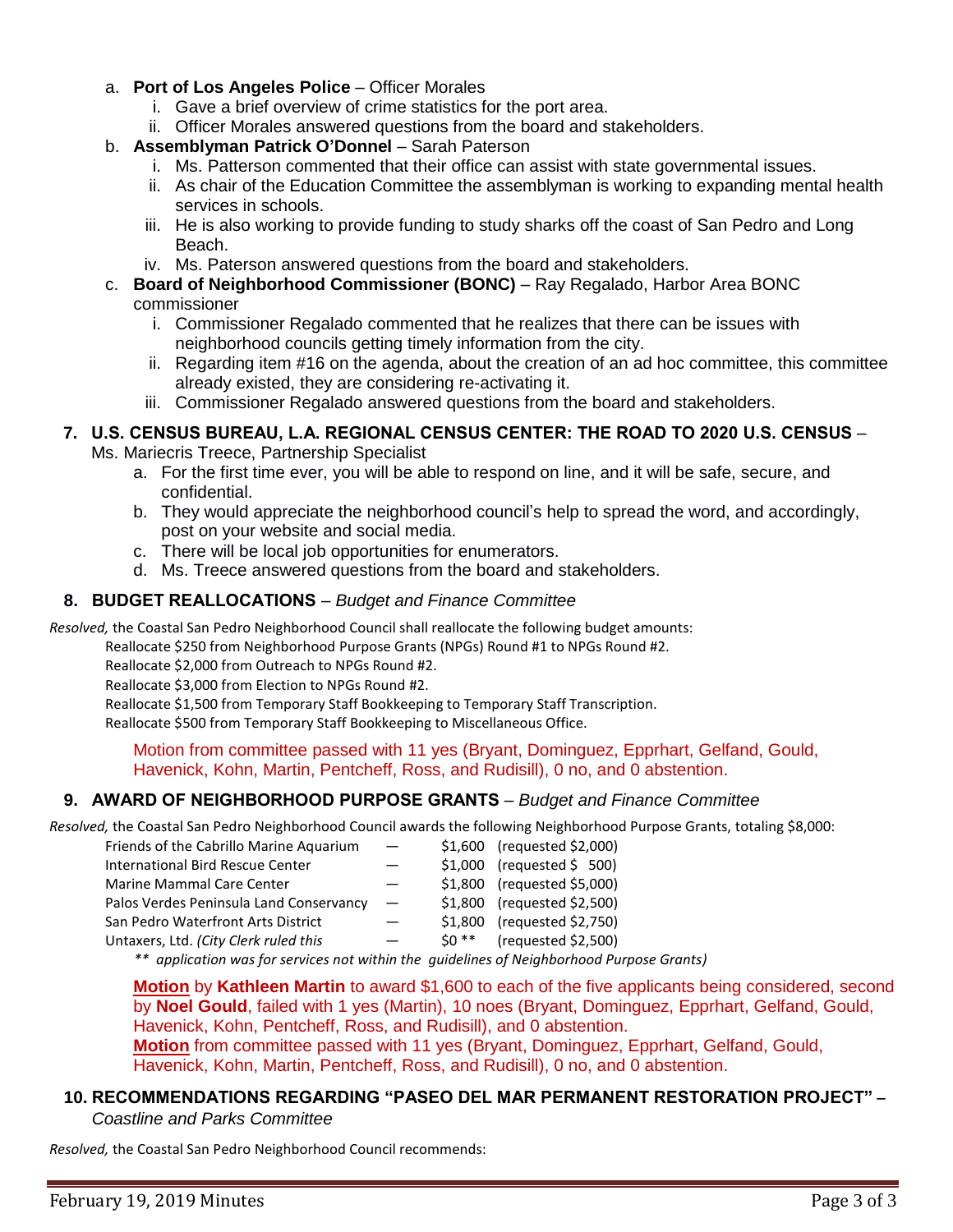- 1. Finalization of the Environmental Impact Report for the "Paseo Del Mar Permanent Restoration Project" before a design is made.
- 2. Adoption of a design that will accommodate both the concerns of the local residents regarding traffic problems and possible disruption of the safety and ambience of the neighborhood and also of the current White Point Preserve.
- 3. **The** Mitigation and traffic calming measures*, SUCH AS THOSE* **requested in the October 18, 2016 CSPNC letter to Mr. William Jones Bureau of Engineering regarding the Project EIR and the elements defined in the Paseo Del Mar Beautification Plan, also submitted with the October 18, 2016 letter,** must be included in the final design.
- 4. **Resolved CSPNC urges the city to move forward with the Paseo Del Mar restoration plans as quickly as possible.**

**Motion** by **Richard Havenick** to amend the motion **as detailed above**, second by **Kathleen Martin**, passed with 8 yes (Dominguez, Gould, Havenick, Kohn, Martin, Pentcheff, Ross, and Rudisill), 1 no (Gelfand), and 2 abstentions (Bryant and Epperhart).

**Motion** by **Dean Pentcheff** to amend the motion *SUCH AS THOSE*, second by **Noel Gould**, passed with 7 yes (Dominguez, Gould, Havenick, Kohn, Martin, Pentcheff, and Rudisill), 2 noes (Gelfand and Ross), and 2 abstentions (Bryant and Epperhart).

**Motion** by **Noel Gould** to amend the motion to add a **#4 Resolved CSPNC urges the city to move forward with the Paseo Del Mar restoration plans as quickly as possible.**, second by **Daniel Kohn**, passed with 6 yes (Dominguez, Epprhart, Gould, Kohn, Martin, Pentcheff, and Rudisill), 1 no (Bryant), and 3 abstentions (Gelfand, Havenick, and Ross),

**Motion** from committee as amended, passed with 7 yes (Epperhart, Gould, Havenick, Kohn, Martin, Pentcheff, and Rudisill), 4 noes (Bryant, Dominguez, Gelfand, and Ross), and 0 abstentions.

#### **11. RESOLUTION REGARDING PORT AUTOMATION –** *Harbor Alliance of Neighborhood Councils (HANC) resolution of 6 February 2019*

*WHEREAS*, the November 2017 Clean Air Action Plan (CAAP) Economic and Workforce for the Clean Air Action Plan Update indicates the Long Beach Port and the Los Angeles Port supports 1 million jobs in California and 2.8 million jobs nationwide which include longshore labor, freight forwarding and logistics, and other transportation-related sectors;

*WHEREAS*, the update briefly discussed the possibility of the direct effects of the CAAP implementation would not be expected to have significant immediate job impacts; however, meaningful cargo diversion resulting from the increased CAAP related costs would be expected to have a negative impact on those jobs. Furthermore, direct jobs such as longshoreman, truckers, and warehouse and logistics operators would likely be directly impacted by cargo loss and indirectly, companies supporting the goods movement industry (fuel suppliers, maintenance, and financial firms among others) would be impacted;

*WHEREAS*, the spending and consumption of employees in the Port and transportation support jobs and business activity in all sectors of the economy, which would also be at risk from lost activity at the Ports. The document further states that although it raised economic and workforce considerations for decision-makers and stakeholders as they evaluate the potential impacts of implementing the CAAP. It was not intended to be a comprehensive study or quantified analysis and recommends for the Ports to have a better understanding of the impacts, the Ports must conduct a more detailed analysis once there is more information about how certain measures will be implemented, how they may be financed, and what the overall costs will ultimately be.

*WHEREAS*, the CAAP Implementation Third Quarter 2018 Progress Report indicates it's in the early stages of Feasibility Assessment for Terminal Equipment and discussions were underway with the marine terminal operators. In September 2018, Early Deployment and Demonstrations projects, including electric and fuel cell yard hostlers, electric top handlers, and electric rubber-tired gantry cranes, as well as innovative approaches to charging infrastructure and demonstration of supporting electrical infrastructure including microgrid controls with distributed generation and battery storage.

*WHEREAS*, the Harbor Commission placed on their January 24th, 2018 agenda and pulled the Item for consideration and approval of a Level 1 Coastal Development Permit 18-25: APM Terminals-Landside Infrastructure to Operate Battery-Electric Powered Equipment.

*Be It Resolved,* **that the Coastal San Pedro Neighborhood Council supports the recommendation that the Harbor Department conduct a more detailed analysis on port automation's potential impacts on the economy. We urge the City of Los Angeles, specifically the Mayor's Office and the Harbor Department to:**

- **Conduct a detailed analysis on the impacts of port automation on the Los Angeles economy before granting any permits that include port automation;**
- **Develop and implement policies and legislation to provide for employment in the event of job loss or unemployment due to automation.**

**Conduct thorough outreach efforts to educate the people on the economic effects of port automation;**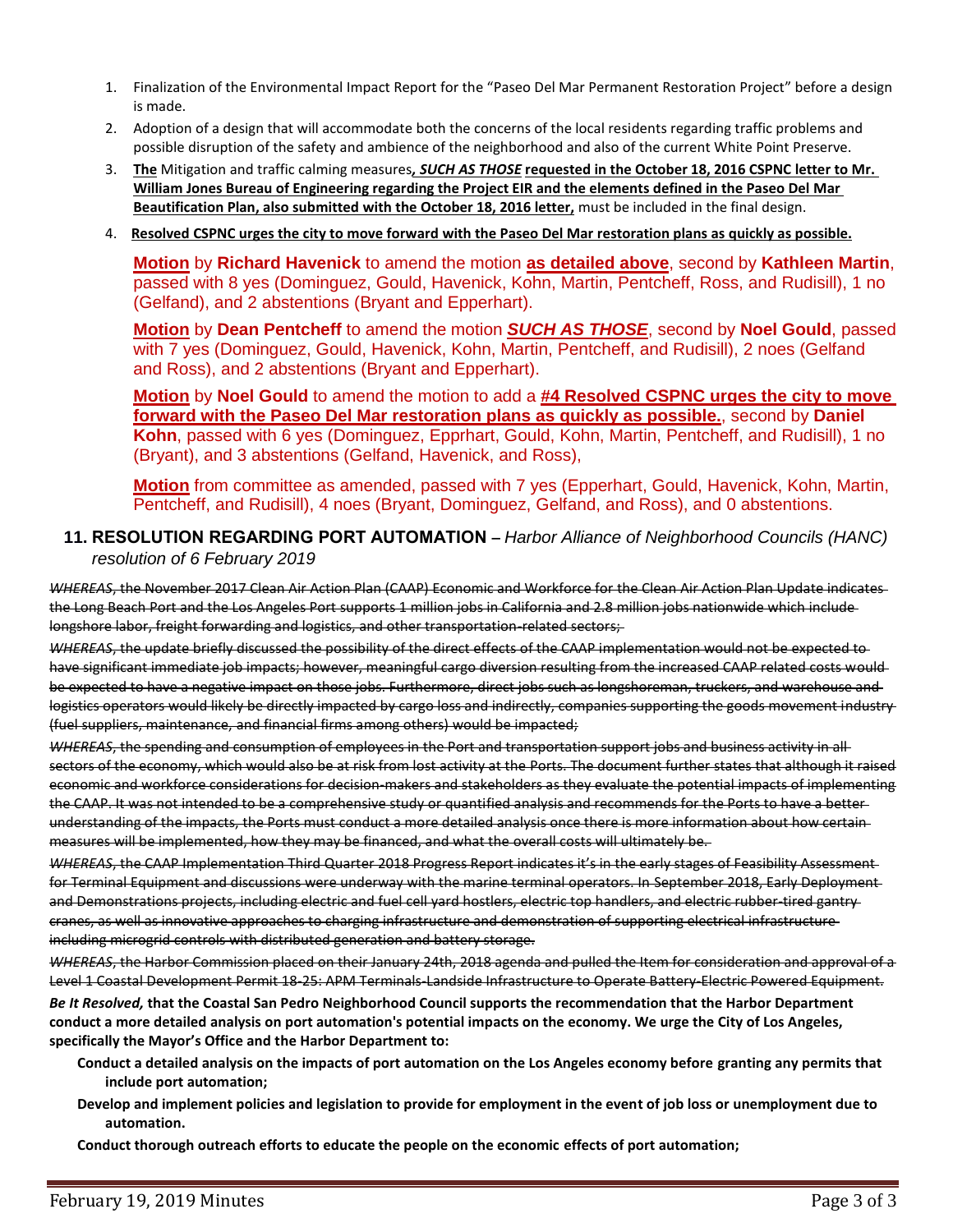**Accelerate and expand workforce development to prepare and transition workers to adapt to new technologies and employment opportunities in the Los Angeles Harbor area;**

**Coordinate workforce development efforts with harbor area colleges and unions;**

**Report back to the Harbor Commission and Mayor on the feasibility of amending the Clean Air Action Plan to make it clear that port automation is not required to create a zero emission port.** 

**Motion** by **Richard Havenick** to amend the motion to delete all WHEREAS statements and include only the "Be it Resoleved,...",, second by **Dean Pentcheff**, passed with 10 yes (Bryant, Dominguez, Epperhart, Gelfand, Gould, Havenick, Kohn, Martin, Pentcheff, and Ross), 0 no, and 1 abstention (Rudisill).

**Motion** by **Shannon Ross** to approve the motion as amended, second by **Robin Rudisill**, passed with 11 yes (Bryant, Dominguez, Epperhart, Gelfand, Gould, Havenick, Kohn, Martin, Pentcheff, Ross and Rudisill), 0 no, and 0 abstention.

#### **12. PLANNING RECOMMENDATIONS REGARDING REHABILITATION OF STRUCTURE AT 262 W 17TH ST., SAN PEDRO –** *Planning, Land Use, and Transportation Committee*

*Whereas* the Coastal San Pedro Neighborhood Council recognizes the importance of the history of San Pedro, *Whereas* the Coastal San Pedro Neighborhood Council recognizes the significance of the historic nature of the structure at 262 W 17th St, San Pedro,

*Therefore resolved,* the Coastal San Pedro Neighborhood Council recommends that L.A. City Planning require an appropriate Coastal Clearance for the currently ongoing rehabilitation of the structure at 262 W 17th St., San Pedro, and that the Secretary of the Interior standards for historic preservation are applied.

Motion from committee passed with 11 yes (Bryant, Dominguez, Epprhart, Gelfand, Gould, Havenick, Kohn, Martin, Pentcheff, Ross, and Rudisill), 0 no, and 0 abstention.

### **13. DISCUSSION AND POSSIBLE ACTION REGARDING AMERICAN CETACEAN SOCIETY AND COMMUNITY BUILDING**

*Resolved,* Action, if any, regarding the lease of the American Cetacean Society for the American Cetacean Society and Community Room building in Pt. Fermin Park should be deferred until the City of Los Angeles Department of Recreation and Parks reports to the Coastal San Pedro Neighborhood Council for purposes of obtaining community input.

*Further Resolved,* **the CSPNC fully supports the occupancy of the American Cetacean Society (ACS) and Community Building by the ACS, and**

**further, urges that the City expedite any and all necessary repairs, and** 

*Further Resolved***, while CSPNC fully supports ACS occupancy of the American Cetacean Society and Community Building, CSPNC also supports a wide variety of community uses not necessarily related to the Cetacean Society.**

**Motion** by **Dean Pentcheff** to amend the motion to add *Further Resolved,* **the CSPNC fully supports the occupancy of the American Cetacean Society (ACS) and Community by the ACS, and further, urges that the City expedite any and all necessary repairs.**, second by **Louis Dominguez**, passed with 9 yes (Bryant, Dominguez, Gelfand, Gould, Havenick, Kohn, Martin, Pentcheff, and Rudisill), 0 no, and 2 abstentions (Epperhart and Ross).

**Motion** by **Noel Gould** to amend the motion to add *Further Resolved***, while CSPNC fully supports ACS occupancy of the American Cetacean Society and Community Building, CSPNC also supports a wide variety of community uses not necessarily related to the Cetacean Society.**, second by **Shannon Ross**, passed with 6 yes (Bryant, Dominguez, Gould, Kohn, Ross, and Rudisill), 5 noes (Epperhart, Gelfand, Havenick, Martin, and Pentcheff), and 0 abstention.

**Motion** by **Dean Pentcheff** to approve the motion as amended, second by **Daniel Kohn**, passed with 8 yes (Dominguez, Gelfand, Gould, Havenick, Kohn, Martin, Pentcheff, and Rudisill), 2 no (Bryant and Ross), and 1 abstention (Epperhart).

# **14. RESOLUTION RECOMMENDING FEE WAIVERS FOR EMERGENCY PREPAREDNESS EVENTS** – *Emergency Preparedness and Public Safety Committee*

#### *Emergency Preparedness and Public Safety Committee*

*Resolved,* the Coastal San Pedro Neighborhood Council would like the City to support fee waivers for emergency preparedness events, in fulfillment of the Mayor's initiative on emergency preparedness and resilience.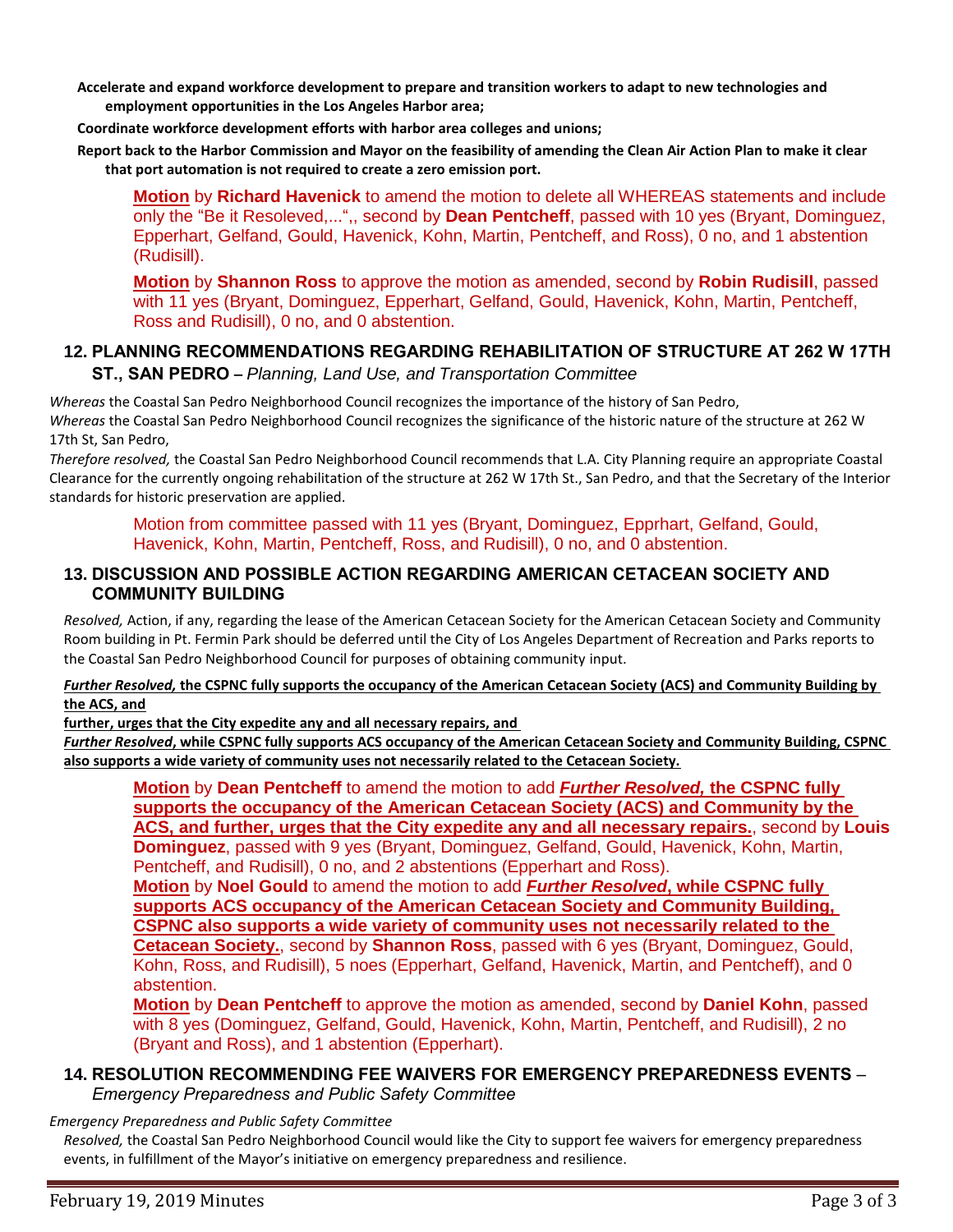Motion from committee passed with 7 yes (Bryant, Gelfand, Gould, Havenick, Kohn, Pentcheff, and Rudisill), 0 no, 3 abstentions (Epprhart, Martin, and Ross), and 1 left meeting early (Dominguez).

# **15. RECOMMENDATIONS FOR PARK SERVICES** – *Coastline and Parks Committee*

*Resolved,* the Coastal San Pedro Neighborhood Council recommends that the Department of Recreation and Parks add extra garbage cans, recycling cans, dog waste bag dispensers, and water refilling stations to all Coastal San Pedro Parks.

Motion from committee passed with 11 yes (Bryant, Dominguez, Epprhart, Gelfand, Gould, Havenick, Kohn, Martin, Pentcheff, Ross, and Rudisill), 0 no, and 0 abstention.

#### **16. RESOLUTION REGARDING BOARD OF NEIGHBORHOOD COMMISSIONERS'** *AD HOC* **COMMITTEES AFFECTING CONDUCT, RIGHTS, AND FUNCTIONING OF NEIGHBORHOOD COUNCILS**

*Whereas* the Board of Neighborhood Commissioners (BONC) has asserted its own authority over several neighborhood council activities that have traditionally belonged to the neighborhood councils themselves, including recent moves by the BONC to create citywide rules on removal of governing board members, on rules of order, and on the format of minutes, and it is the implied intention of the BONC to impose such rules upon all neighborhood councils;

*And whereas* the BONC at its February 5, 2019 meeting voted to create *ad hoc* committees to consider these actions; *Therefore* the Coastal San Pedro Neighborhood Council strongly suggests that any and all such Board of Neighborhood Commissoners (BONC) actions that would affect the conduct, rights, or functioning of neighborhood councils must be heard in at least two consecutive BONC meetings that are on opposite sides of the divide between the San Fernando Valley and the other region of Los Angeles, and that in each case, all such agenda items must allow for extended comments by neighborhood council participants and representatives;

*And furthermore,* the Coastal San Pedro Neighborhood Council joins the Los Angeles Neighborhood Council Coalition (LANCC) in opposing the creation of *ad hoc* committees of the BONC that are intended to affect the conduct, rights, or functioning of neighborhood councils., **or at the least, that the BONC conduct all ad hoc committee meetings according to Brown Act requirements on regular committee meetings regarding agenda posting public access, and public comment.**

> **Motion** by **Dean Pentcheff** to amend the motion to add , **or at the least, that the BONC conduct all ad hoc committee meetings according to Brown Act requirements on regular committee meetings regarding agenda posting public access, and public comment.**, second by **Kathleen Martin**, passed with 11 yes (Bryant, Dominguez, Epperhart, Gelfand, Gould, Havenick, Kohn, Martin, Pentcheff, Ross, and Rudisill), 0 no, and 0 abstention.

**Motion** by **Bob Gelfand** to approve the motion as amended, second by **Robert Bryant**, passed with 11 yes (Bryant, Dominguez, Epperhart, Gelfand, Gould, Havenick, Kohn, Martin, Pentcheff, Ross, and Rudisill), 0 no, and 0 abstention.

# **17. RESOLUTION OPPOSING REGULATION OF NEIGHBORHOOD COUNCIL ALLIANCES BY THE BOARD OF NEIGHBORHOOD COMMISSIONERS** –

*Whereas* Board of Neighborhood Commissioners (BONC) commissioner Eli Lipman proposed that the BONC create an *ad hoc* committee to create rules for neighborhood council alliances, an action that the Los Angeles Neighborhood Council Coalition (LANCC) and the Coastal San Pedro Neighborhood Council assert is not within the power of the BONC, and that Lipman explained his motion as an attempt to "create a conversation,"

*Therefore* the Coastal San Pedro Neighborhood Council (CSPNC) resolves the following:

The CSPNC opposes any measure to regulate neighborhood council alliances; and

*In addition,* CSPNC calls on all Board of Neighborhood Commissioners commissioners to respect the independence, rights, and integrity of all neighborhood councils.

Motion by **Bob Gelfand** to approve the motion as stated above, second by **Robert Bryant**, passed with 9 yes (Bryant, Epperhart, Gelfand, Gould, Havenick, Kohn, Pentcheff, Ross, and Rudisill), 0 no, and 1 abstention (Dominguez), and 1 out of room (Martin).

# **18. REQUEST FOR MONTHLY REPORTS FROM THE ANGELS GATE PARK ADVISORY BOARD**

*Whereas,* responsibilities and actions of the Angels Gate Park Advisory Board may overlap with responsibilities of the Coastal San Pedro Neighborhood Council and its committees;

*Therefore resolved,* the Coastal San Pedro Neighborhood Council requests monthly updates on Angels Gate Park Advisory Board actions and considerations.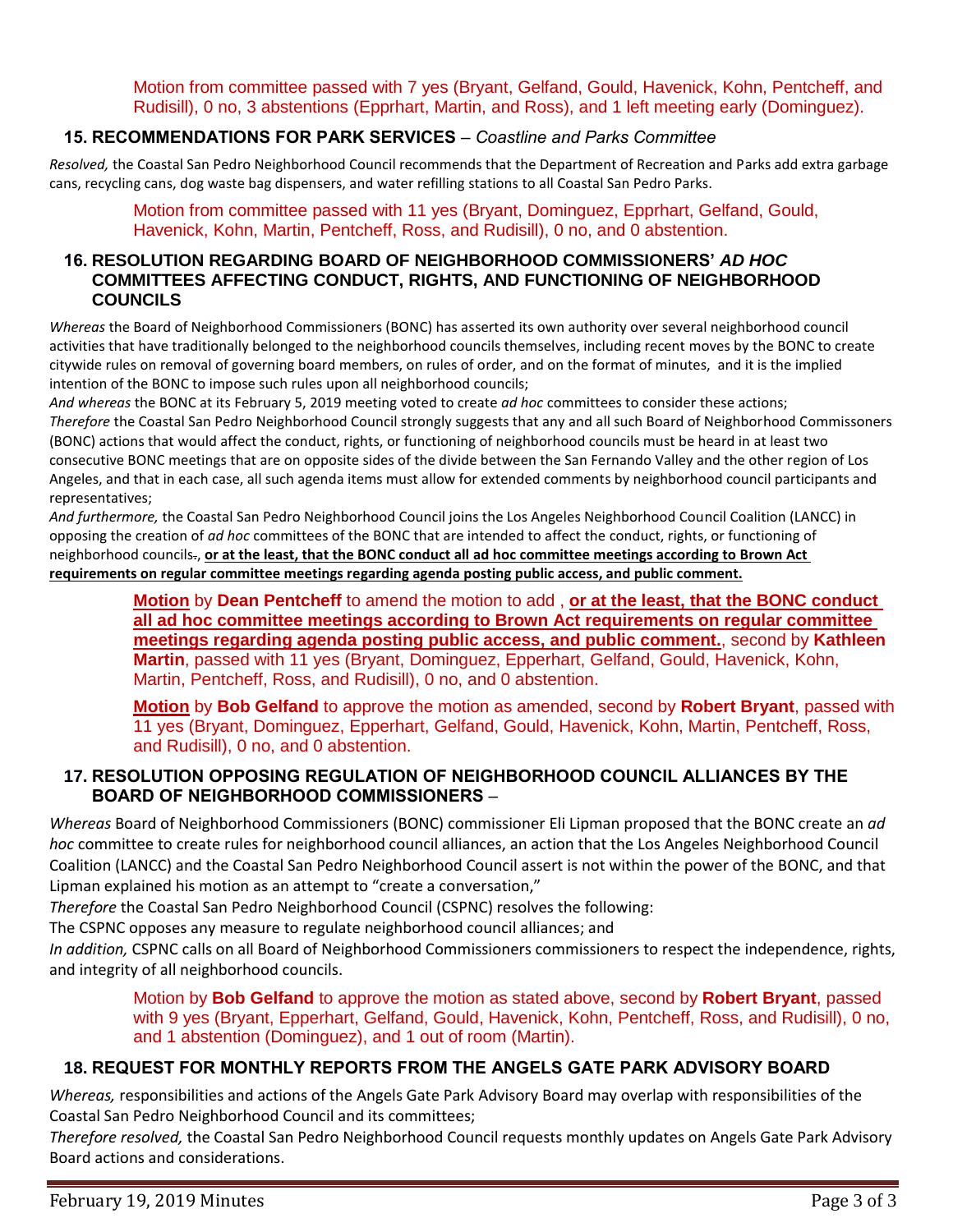**Motion** by **Bob Gelfand** to table the motion, second by **Robert Bryant**, failed with 3 yes (Bryant, Gelfand, and Ross), 4 noes (Gould, Havenick, Pentcheff, and Rudisill), and 3 abstentions (Epperhart, Kohn, and Martin), and 1 left meeting early (Dominguez).

**Motion** by **Dean Pentcheff** to approve the motion as stated above, second by **Robert Bryant**, failed with 1 yes (Rudisill), 8 noes (Bryant, Epperhart, Gelfand, Gould, Havenick, Kohn, Martin, and Ross), and 1 abstention (Pentcheff), and 1 left meeting early (Dominguez).

#### **19. ADDITION OF STANDING RULE PERMITTING BOARD MEMBERS TO REPRESENT THE NEIGHBORHOOD COUNCIL AT THE HARBOR ALLIANCE OF NEIGHBORHOOD COUNCILS**

*Resolved,* the Coastal San Pedro Neighborhood Council shall adopt the following Standing Rule: Any Board Member of the Coastal San Pedro Neighborhood Council (CSPNC) is authorized to vote on behalf of the CSPNC at the Harbor Alliance of Neighborhood Councils.

> Motion by **Bob Gelfand** to approve the motion as stated above, second by **Richard Havenick**, passed with 10 yes (Bryant, Epprhart, Gelfand, Gould, Havenick, Kohn, Martin, Pentcheff, Ross, and Rudisill), 0 no, and 0 abstention, and 1 left meeting early (Dominguez).

# **20. COMMITTEE REPORTS**

- a. Budget & Finance Committee Chair Bob Bryant
	- i. Mr. Bryant commented about his concerns with the mounting costs of renting Building G, particularly related to cancelled meetings.
- b. Communications Committee Chair Shannon Ross
	- i. They have begun working on the next newsletter and election outreach in general.
- c. Emergency Preparedness and Public Safety Committee Chair Bob Gelfand
	- i. At the next Neighborhood Council Emergency Preparedness Alliance meeting they will be discussing their proposal for citywide emergency preparedness.
- d. Parks and Coastline Committee Chair Noel Gould
	- i. The next meeting will be on Wednesday, March 6, 2019.
- e. Sunken City Ad Hoc Committee Chair Noel Gould
	- i. The next meeting will be on Thursday, March 7, 2019.
- f. Environment and Sustainability Committee Chair Anna Erneholm Not present
- g. Rules & Bylaws Chair Dean Pentcheff No new information
- h. Homelessness Committee Chair Kathleen Martin No new information
- i. Port Committee Chair Louis Dominguez No new information
- j. Planning and Transportation Chair Robin Rudisill No new information
- **21. TRESURER'S REPORT** Louis Dominguez, Treasurer Mr. Dominguez gave a brief overview of the current budget and funding numbers.

# *Budget and Finance (Consent Calendar)*

# **22. APPROVAL OF MONTHLY EXPENDITURE REPORTS FOR JANUARY 2019.**

**23. APPROVAL OF MONTHLY EXPENSES, INCLUDING APPROVAL OF TREASURER'S PAYMENT OF ALL RECURRING NEIGHBORHOOD COUNCIL EXPENSES INCLUDING (BUT NOT LIMITED TO) LLOYD STAFFING, THE MAILROOM, ANGELS GATE CULTURAL CENTER MEETING EXPENSES, VENDOR(S) FOR MEETING REFRESHMENTS, AND OFFICE SUPPLIES**

#### **24. APPROVAL FOR ELECTION PRINT AND SOCIAL MEDIA ADVERTISING COSTS** – *Budget and Finance Committee*

*Resolved,* the Coastal San Pedro Neighborhood Council approves an amount not to exceed \$500 for election and social media advertising.

Motion by **Robert Bryant** to approve the consent calendar as presented, second by **Bob Gelfand**, passed with 10 yes (Bryant, Epprhart, Gelfand, Gould, Havenick, Kohn, Martin, Pentcheff, Ross, and Rudisill), 0 no, and 0 abstention, and 1 left meeting early (Dominguez).

# **25. APPROVAL OF FUNDING REQUESTS RECEIVED FROM COMMITTEES** – None